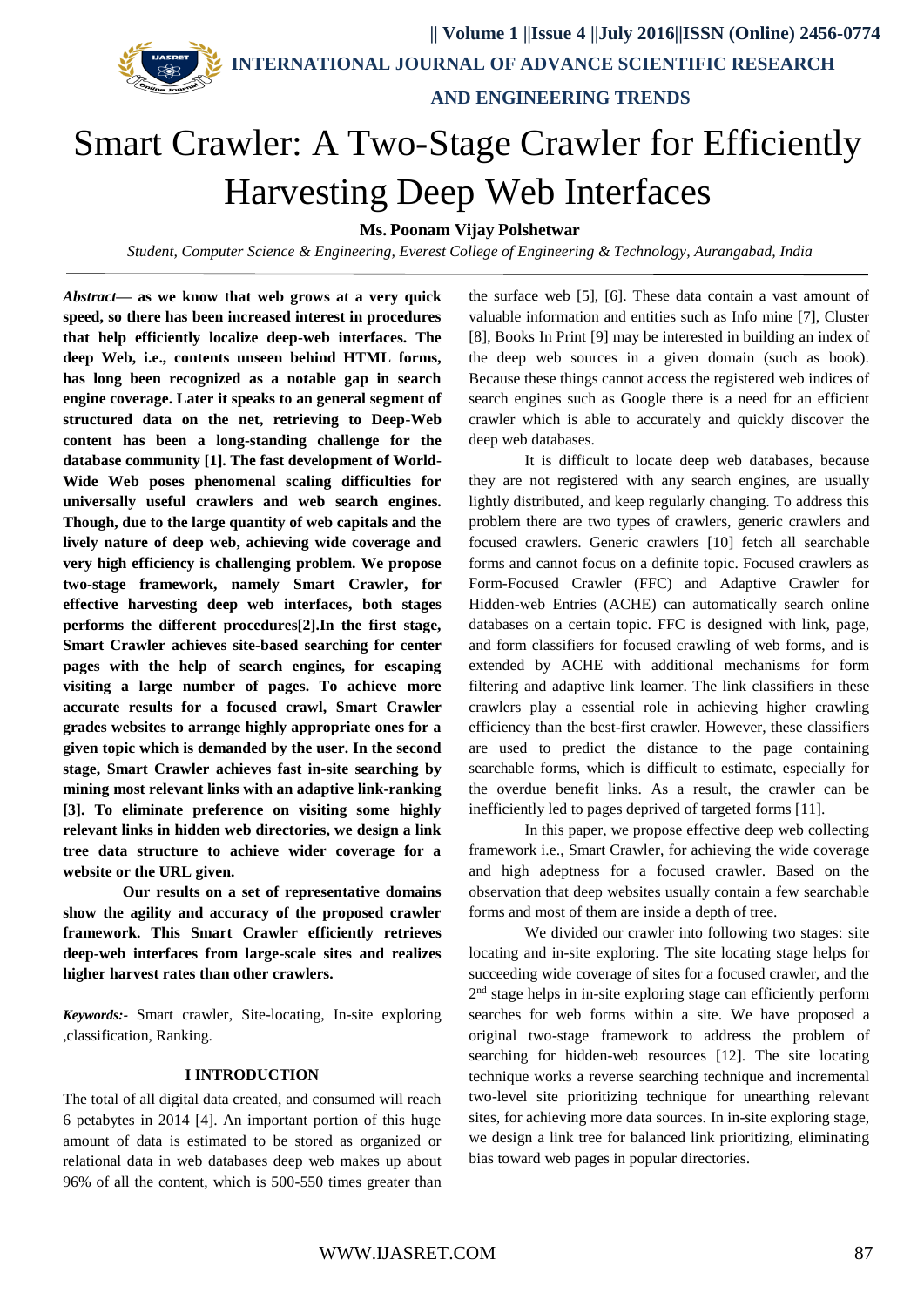**|| Volume 1 ||Issue 4 ||July 2016||ISSN (Online) 2456-0774 INTERNATIONAL JOURNAL OF ADVANCE SCIENTIFIC RESEARCH AND ENGINEERING TRENDS**

#### **II OBJECTIVES**

- The Objective is to record learned patterns of deep web sites and form paths for incremental crawling.
- Ranks site URLs to prioritize potential deep sites of a given topic. To this end, two features, site similarity and site frequency, are considered for ranking.
- Focused crawler consisting of two stages: efficient site locating and balanced in-site exploring. Smart Crawler performs site-based locating by reversely searching the known deep web sites for centre pages, which can effectively find many data sources for sparse domains.
- Smart Crawler has an adaptive learning strategy that updates and leverages information collected successfully during crawling.

# **III LITERATURE SURVEY**

In [Soumen Chakra barti, et al],outlined two hypertext mining projects that direct their crawler: a classifier that assesses the pertinence of a hypertext report as for the focus themes, and a distiller that recognizes hypertext nodes that are extraordinary access focuses to numerous significant pages inside of a couple joins. Author gives an extensive focus crawling examinations utilizing a few topics at distinctive levels of specificity.

In [Kevin Chen-Chuan Chang et al], studies moderately unexplored frontier, measuring attributes relevant to both investigating and coordinating organized Web sources. Author report our perceptions and distribute the subsequent datasets to the exploration community.

In [Kunal Punera, and Mallela Subramanyam et al ], demonstrate that there is to be sure a lot of usable data on a HREF source page about the significance of the objective page[3]. This data, encoded suitably, can be exploited by a managed apprentice who takes online lessons from a customary focused crawler by watching a precisely planned arrangement of elements and occasions related with the crawler.

In [Sriram Raghavan et al ] concentrate on the issue of outlining a crawler skilled of separating substance from this concealed Web. Author presents a generic operational model of a concealed Web crawler and depicts how this model is acknowledged in HiWE (Hidden Web Exposer), a model crawler assembled at Stanford.

# **IV SYSTEM ARCHITECTURE OF PROPOSED SYSTEM**

## *A. System Architecture*

# **Module 1- Stage 1: Web Site Locating:**

Web Site locating module contains Site Ranker, Site

Classifier, Site Learner, Site Frontier, and Searching Criteria.

- *Site Ranker*-In this step it ranks the sites to priorities highly relevant sites. Site ranker improves during crawling by adaptive site learner.
- *Site classifier*-Then it categorizes URL's into relevant or irrelevant for a given topic according to the home page content.
- *Site frontier*-After categorization of URL it fetches home page URL from the site database.

#### **Module 2 –stage 2: In-site Exploring**

- *Adaptive site learner*-It learns from the features of deep web sites which means the sites which contains one or more searchable forms.
- *Link Frontier*-After site Learner step it links the sites and corresponding pages stored in frontier.
- *Form Classifier* It finds the searchable forms to find corresponding pages stored in frontier.
- *Candidate frontier*-Additionally all the links which are available in this pages are extracted into candidate frontier. It helps in prioritizing the links.
- *Link Ranker* Then it ranks the links.
- *Site database* After discovering new sites, Its URL is inserted into site database.



Figure 1 Architecture of Crawling

#### *B. Algorithm Used:*

We are using three algorithms in it. First algorithm is used for searching for a related site, second algorithm used for incremental site prioritizing and the third algorithm is used for site ranking.

By using first algorithm we find center pages of unvisited sites. It is Possible only because search engines are